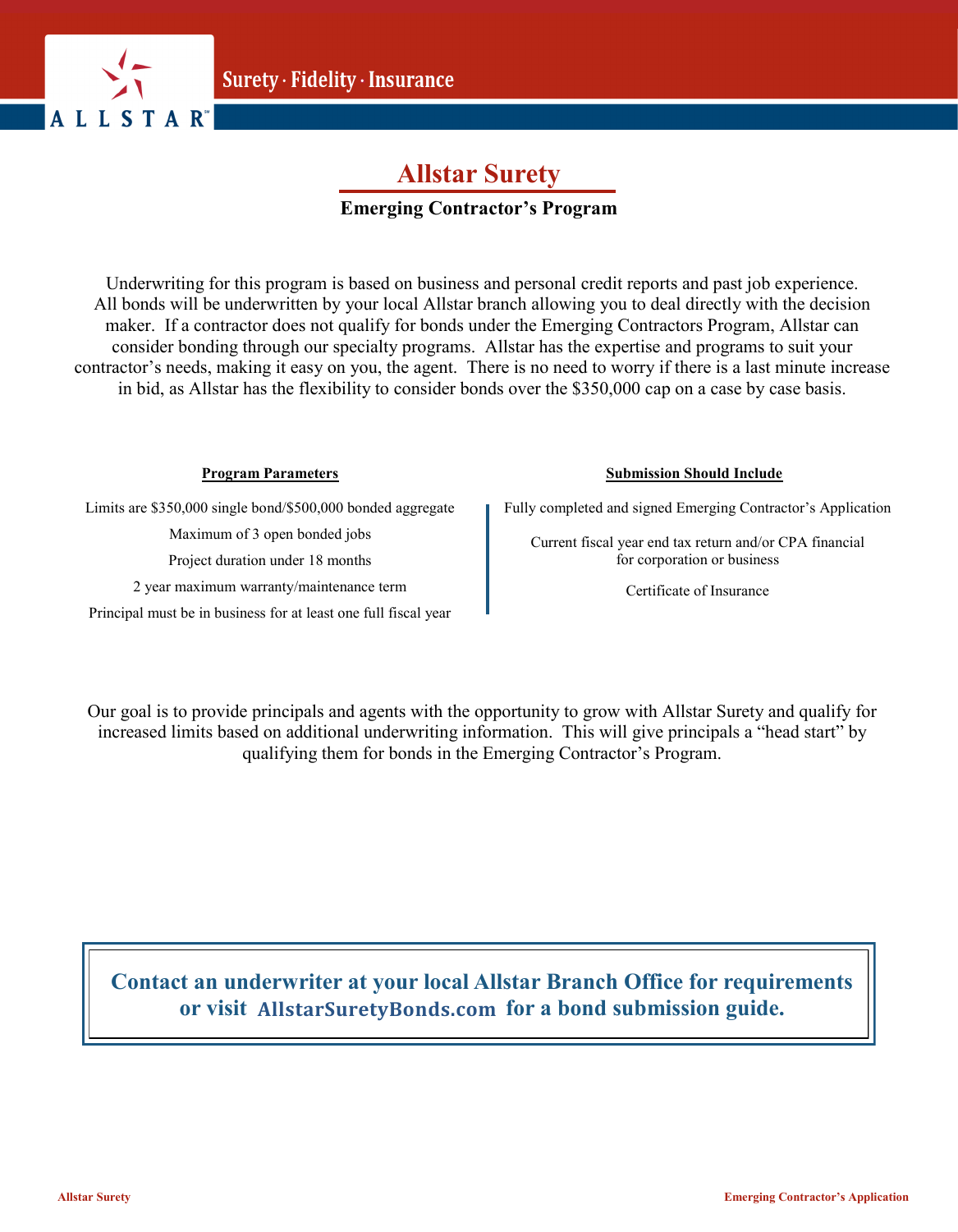

# Surety · Fidelity · Insurance

| <b>Contractor Information</b>                    | $\Box$ Corporation                                                                                                                                                                            | $\Box$ Proprietorship |                           | $\Box$ Partnership $\Box$ LLC | $\Box$ LLP              | $\Box$ Other                      |
|--------------------------------------------------|-----------------------------------------------------------------------------------------------------------------------------------------------------------------------------------------------|-----------------------|---------------------------|-------------------------------|-------------------------|-----------------------------------|
|                                                  | Phone Number:                                                                                                                                                                                 |                       |                           |                               |                         |                                   |
|                                                  | Vear Company Started: Operations Under Current Management Since: Operating Territory:                                                                                                         |                       |                           |                               |                         |                                   |
|                                                  | Type of Construction Performed:                                                                                                                                                               |                       |                           |                               |                         |                                   |
|                                                  | Total Current Work On Hand: Number of Jobs: ______ Estimated Cost to Complete: \$_______ Number of Bonded Jobs: ______                                                                        |                       |                           |                               |                         |                                   |
| $\bullet$                                        |                                                                                                                                                                                               |                       |                           |                               |                         |                                   |
| $\bullet$                                        | Has the company ever failed to complete a contract?<br>Has the company, any stockholder, owner, partner or any affiliate ever filed for bankruptcy or been placed in receivership? $\Box$ Yes |                       |                           |                               |                         | $\Box$ Yes $\Box$ No<br>$\Box$ No |
| Are you involved in any litigation?<br>$\bullet$ |                                                                                                                                                                                               |                       |                           |                               |                         | $\Box$ Yes $\Box$ No              |
|                                                  | Has the company, any officer, owner, or partner been in claim with a surety?                                                                                                                  |                       |                           |                               |                         | $\Box$ Yes $\Box$ No              |
|                                                  |                                                                                                                                                                                               |                       |                           |                               |                         |                                   |
|                                                  | Price/Current Surety:                                                                                                                                                                         |                       |                           |                               |                         |                                   |
| <b>Owner/Indemnitor Information</b>              | * Provide information on all Owners and their respective spouses:                                                                                                                             |                       |                           |                               |                         |                                   |
| Name                                             | Address (No P.O. Box)                                                                                                                                                                         |                       | Social Security<br>Number | $%$ of<br>Ownership           | Yrs. in<br>Construction | Title                             |
| Owner:                                           |                                                                                                                                                                                               |                       |                           |                               |                         |                                   |
| Spouse:                                          |                                                                                                                                                                                               |                       |                           |                               |                         |                                   |
| Owner:                                           |                                                                                                                                                                                               |                       |                           |                               |                         |                                   |
| Spouse:                                          |                                                                                                                                                                                               |                       |                           |                               |                         |                                   |
| <b>Contract Bond Information</b>                 | (If all Owners not listed, please attach additional application)                                                                                                                              |                       |                           |                               |                         |                                   |
|                                                  | Obligee/Owner:                                                                                                                                                                                |                       |                           |                               |                         |                                   |
|                                                  | Address: <u>City, State, Zip</u>                                                                                                                                                              |                       |                           |                               |                         |                                   |
|                                                  | Job Description:                                                                                                                                                                              |                       |                           |                               |                         |                                   |
|                                                  | Anticipated Start Date: Time For Completion: Estimated Bid Price/Contract: \$ Bid Date:                                                                                                       |                       |                           |                               |                         |                                   |
|                                                  | Bid Results: 1) $/$ \$ 2) $/$ \$ 3) $/$ \$ $/$ \$ $/$ \$ $/$ \$ $/$ \$ $/$ \$ $/$ \$ $/$ \$                                                                                                   |                       |                           |                               |                         |                                   |
| Bid Bond Amount or Percentage:                   |                                                                                                                                                                                               |                       |                           |                               |                         |                                   |
| Bond Forms:                                      | Payment Bond Amount or Percentage: Maintenance Bond Amount or Percentage: Maintenance Bond Amount or Percentage:                                                                              |                       |                           |                               |                         |                                   |
|                                                  | *If private obligee or subcontract, include copy of contract.                                                                                                                                 |                       |                           |                               |                         |                                   |
| <b>Bank References</b>                           |                                                                                                                                                                                               |                       |                           |                               |                         |                                   |
|                                                  |                                                                                                                                                                                               |                       |                           |                               |                         |                                   |
|                                                  | Address: <u>City, State, Zip</u>                                                                                                                                                              |                       |                           |                               |                         |                                   |
|                                                  |                                                                                                                                                                                               |                       |                           |                               |                         |                                   |
|                                                  |                                                                                                                                                                                               |                       |                           |                               |                         |                                   |
| <b>Job Experience</b>                            |                                                                                                                                                                                               |                       |                           |                               |                         |                                   |
|                                                  | Largest Work On Hand: \$                                                                                                                                                                      |                       |                           |                               |                         |                                   |
| Please list the two largest contracts completed: |                                                                                                                                                                                               |                       |                           |                               |                         |                                   |
|                                                  | 1) Job Description:<br>Your Contract With (Owner/General Contractor): Contract Price: \$<br>Name of Person to Contact: Price: \$<br>2) Job Description: Contract Price: \$                    |                       |                           |                               |                         |                                   |
|                                                  |                                                                                                                                                                                               |                       |                           |                               |                         |                                   |
|                                                  |                                                                                                                                                                                               |                       |                           |                               |                         |                                   |
|                                                  | Your Contract With (Owner/General Contractor):                                                                                                                                                |                       |                           |                               |                         |                                   |

Name of Person to Contact: **Example 2** Phone: **Example 2** Phone: **Example 2** Fax: **Example 2** Fax: **Example 2** Fax: **Example 2** Fax: **Example 2** Fax: **Example 2** Fax: **Example 2** Fax: **Example 2** Fax: **Example 2** Fax: **Exa**